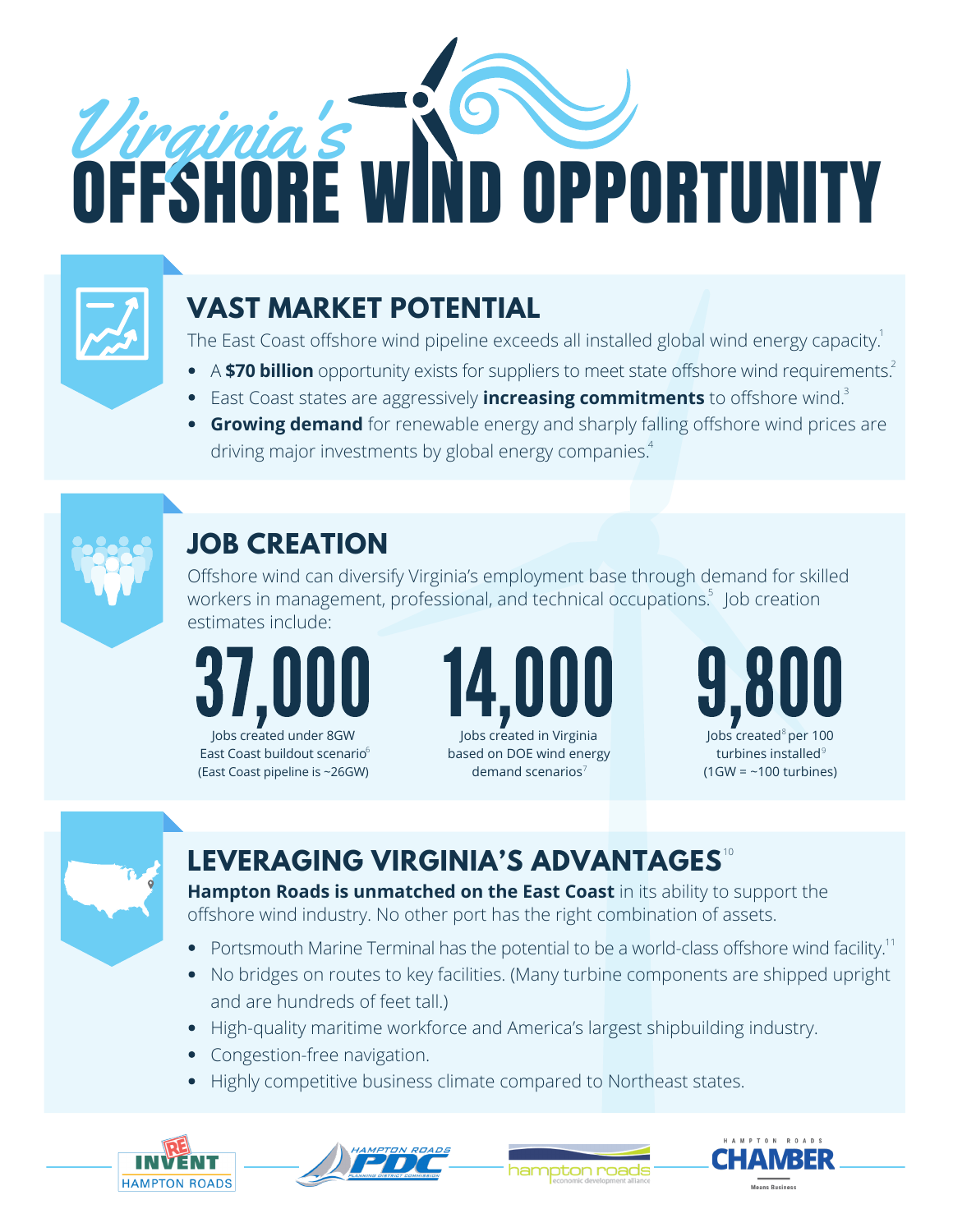# now isthe time toact

# **EARLY MOVER STATUS IS CRITICAL**

Many states are competing for segments of the offshore wind supply chain. Early decisions can have a long-term impact on the location of jobs.

- **7 new projects** will be installed on the East Coast by 2023<sup>12</sup> that will need components from U.S. suppliers.
- Dominion Energy has begun the process to build the **largest offshore wind project in the U.S.**, coming online between 2024 and 2026. 13
- **We need adequate lead time** to ready Hampton Roads facilities to serve East Coast projects.<sup>14</sup>

### **ONLY A FEW REGIONS WILL BE ECONOMIC WINNERS**

Virginia has the potential to establish itself as a hub in the emerging multi-billion dollar East Coast offshore wind industry.

# We need to... **Actions**

Strengthen Hampton Roads' position as the best location on the East Coast from which to support offshore wind development.

As all competitor states have done, provide certainty to the market that Virginia's wind energy area will be developed in the near future.

Coordinate State activities to advance development of Virginia's offshore wind industry.

**Support use of port facilities and incentives to advance the offshore wind industry.**

**Support a state renewable energy requirement to pair policy commitment with Virginia's locational & industrial advantages.**

**Support the creation and funding of a "Virginia Office for Offshore Wind."**

call to action





**MORE INFORMATION:** Source materials and additional reports on the offshore wind industry can be found at **www.hrpdcva.gov/wind**. Or contact Matt Smith, HRPDC Senior Regional Planner, for more **MORE INFORMATION:** Source materials and additional rep can be found at www.hrpdcva.gov/wind. Or contact Matt Smith, HRPDC information by email at msmith@hrpdcva.gov or by phone at 757-420-8300.